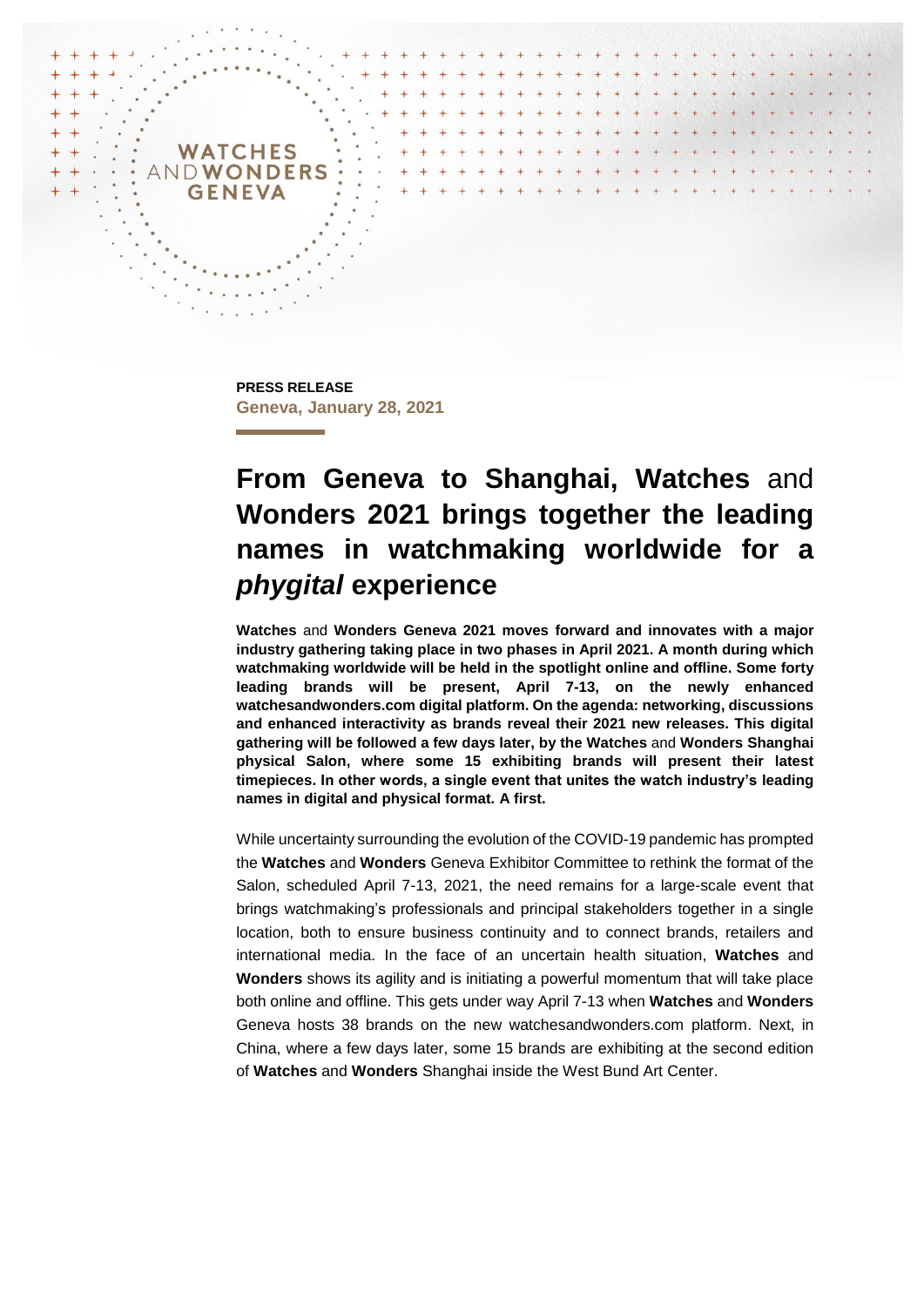### **Watches** and **Wonders Geneva, welcoming the great names in watchmaking**

All the brands that confirmed their presence at the physical Salon, including Cartier, Chanel, Chopard, IWC Schaffhausen, Jaeger-LeCoultre, Hermès, Patek Philippe, Rolex, Tudor and Ulysse Nardin, will be joined by new arrivals, among which are Bvlgari, Carl F. Bucherer, Hublot, Louis Vuitton, TAG Heuer and Zenith. This will be the first time that so many of the most prestigious names in watchmaking have united around this initiative: namely a vast but exclusive online event for retail and media professionals, as well as brands' VIP customers who are invited to preview the new releases for 2021.

To facilitate interaction and enable visitors from around the world to enjoy the full **Watches** and **Wonders** experience, the watchesandwonders.com platform – successfully introduced in April 2020 – launches with additional features. More interactive, more functional and focused on services and exchange, this upgraded version is designed to favour synergies, communication and networking. Visitors become actors, not just onlookers, in a robust program that includes multiple opportunities to directly interact with the brands through live chats and streams.

On the agenda: product launches and major partnership announcements by the brands, online press calls, a live Morning Show bringing daily analysis of what's new at the Salon, plus panels and talks led by key industry figures and influential personalities. Curated by the participating brands and by specialists at the Fondation de la Haute Horlogerie, the organizer of the Salon, this wealth of content will run throughout the full seven days in a celebration of the creativity and expertise of watchmaking excellence.

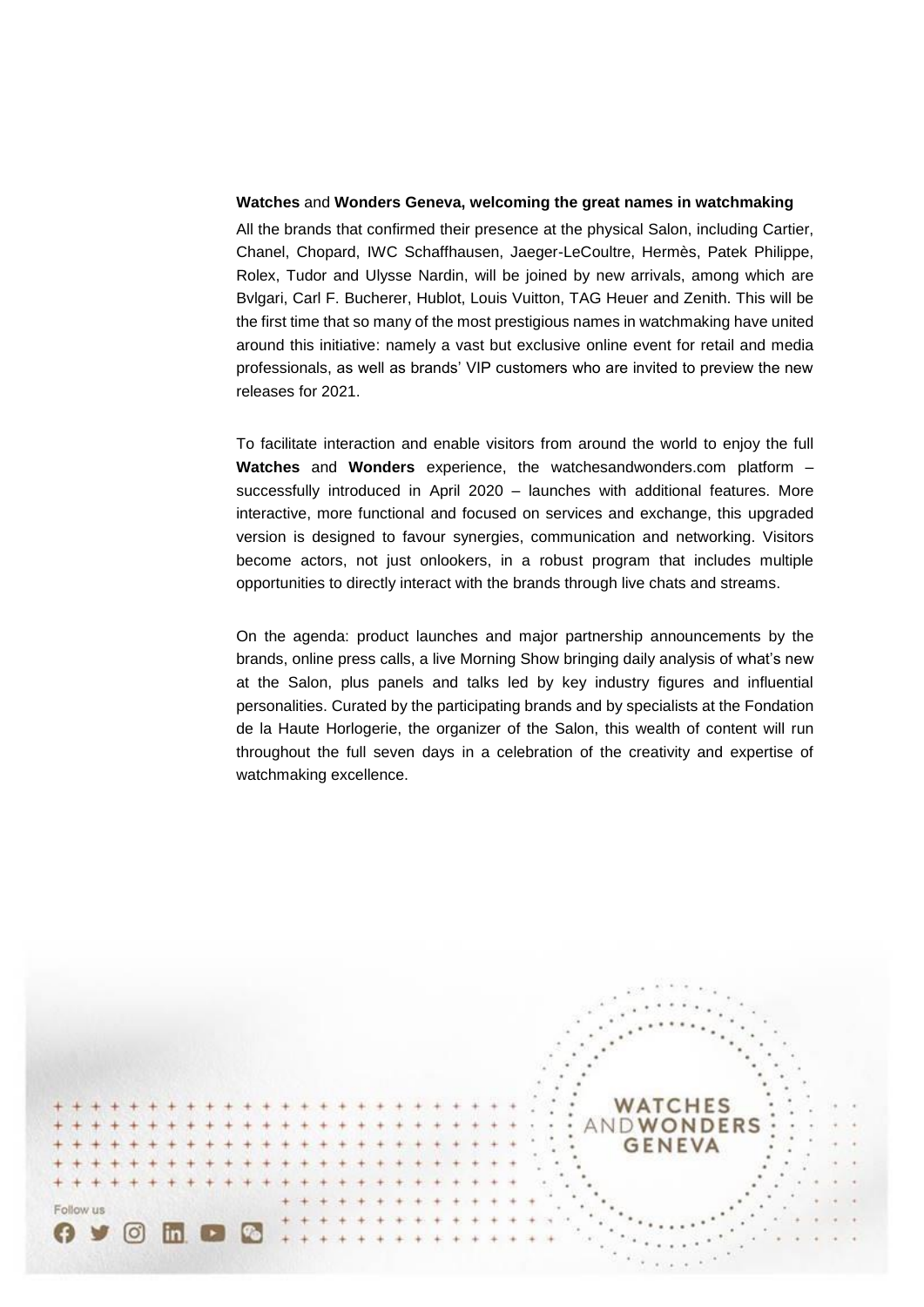#### **Watches** and **Wonders Shanghai, the physical fair returns**

Carrying on the momentum from the **Watches** and **Wonders** Geneva digital Salon will be an exclusive event, held in Shanghai. Coming after the successful inaugural edition of **Watches** and **Wonders** Shanghai in September 2020, and observing full health and safety measures, the West Bund Art Center will welcome some 15 brands for its second edition, including new arrivals such as Chopard, Rolex, Tudor and Ulysse Nardin.

The event will be open by invitation only to media, retailers and watch enthusiasts who will be first to see, *in the metal*, the new releases unveiled just days before on the watchesandwonders.com platform. They can look forward to a rich and varied program that emphasizes the art and culture of watchmaking. Workbench demonstrations, talks and discussions, interactive experiences and decoding of the latest technological innovations from the exhibiting brands inside the LAB will surround visitors with the wonders of watchmaking excellence. This unique date in the calendar further anchors **Watches** and **Wonders** in the dynamic Chinese market and confirms its position as a must-see event for the watch community in Asia.

Depending on how the COVID-19 situation evolves, more **Watches** and **Wonders** physical events may be added, to provide professionals and enthusiasts with an opportunity to discover the new releases for 2021 along with a hands-on experience.

For 2022, the leading names in the watch industry are looking forward to gathering, in person, at the next **Watches** and **Wonders** Geneva, which will be the biggest watch Salon ever held in Geneva. This already highly anticipated event will take place in spring 2022 at Palexpo.

Until then, **Watches and Wonders** looks forward to welcoming you from **April 7 to 13, 2021** for the first chapter of this exciting momentum of fine watchmaking. Stay connected! **#watchesandwonders2021**